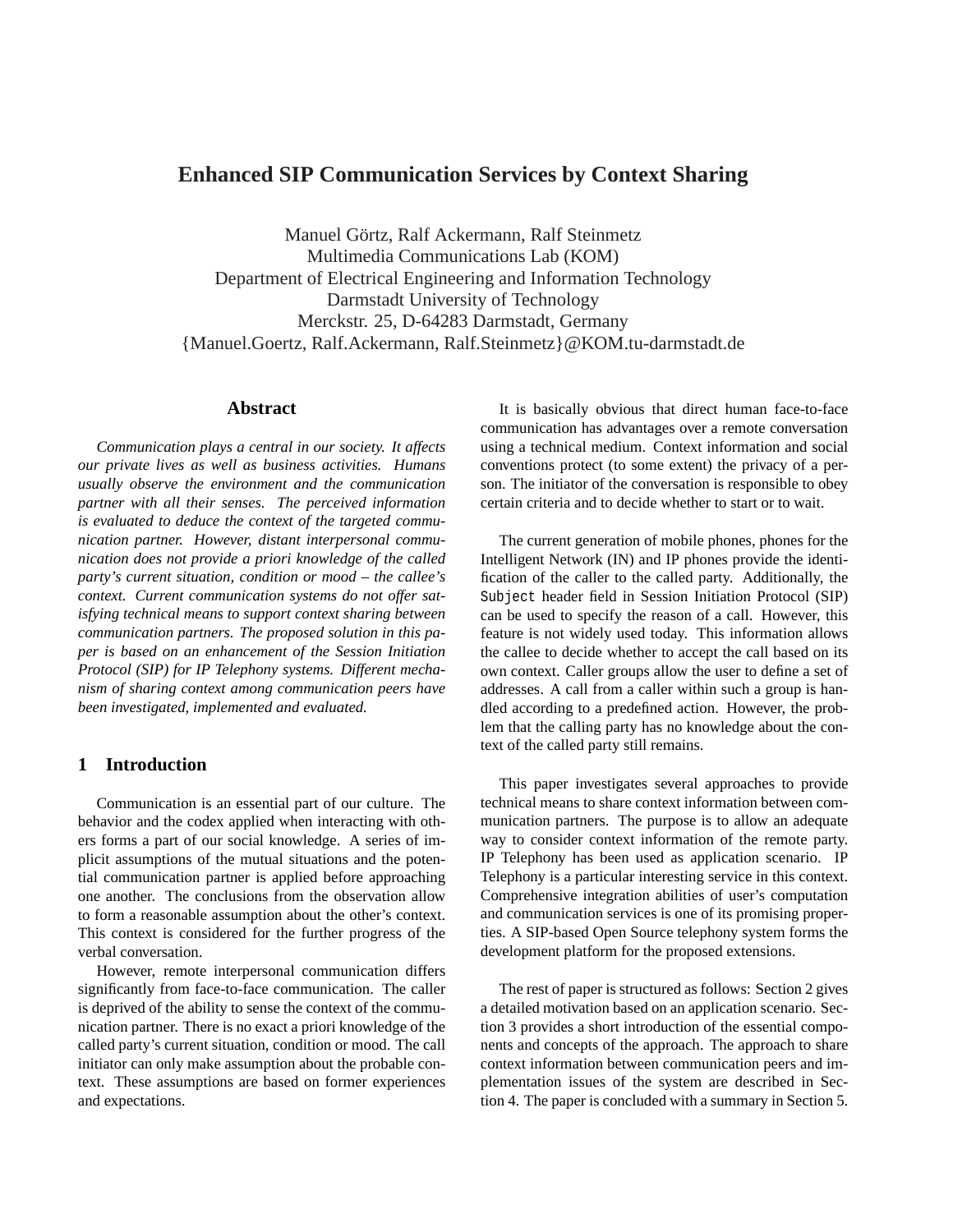# **2 Motivation**

Interpersonal communication can be distinguished between direct face-to-face and distant communication. Communication theory states that context information is an essential part of communication. This refers to the content of the verbal communication as well as to the environmental situation of the communication partners. During each conversation a specific context is built to resolve ambiguities [2]. The outer environmental context likewise influences the type and topic of the conversation.

Additionally, the use of context plays an important role at the start of a conversation. A communication partner observes the situation of other communication partners to perceive their current context. Multiple criteria are taken into account in this decision process. Social roles, content of the conversation, and current situation are examples for these criteria. Humans deduce a "good" starting point for the conversation based on the observed information.

Currently, no comprehensive technical means exist to comprehensively map this behavior onto interpersonal communication over distance. The proposed approach assumes that the use of context information will enhance communication processes. Especially, the aspect of *sharing* context information is considered in this paper. The context information is exchanged during the signaling phase of a communication setup.

Figure 1 shows an example that is used to illustrate the use of context sharing. Consider the following situation: A caller initiates a call to a callee who is currently in a meeting. Common questions when calling persons on their mobile phone are "Where are you?" and "Do I disturb you?". However, if the callee has been disturbed by the call it is already too late.



# **Figure 1. Context Information is shared during Call Setup**

Knowing that the communication partner is in a context in which a call is potentially disturbing would allow the caller to better decide whether or not to initiate a call. In the case that the reason for the call is not important or even obsolete due to the callee's context the caller can select from a set of several options. The call might be shifted to a later

point in time, a message might be sent via an asynchronous text-based channel such as e-mail, facsimile or SMS. Alternatively, a context-aware call completion service might be invoked, the call might be discarded or initiated to a different person.

## **2.1 Approach of Context Sharing in SIP-based Telephony Systems**

The purpose of the proposed solution in this paper is to provide a technical equivalent to the human ability to observe the situation and perceive the current context of the communication partner. An IP Telephony system using the Session Initiation Protocol (SIP) is the aimed target platform. Context information is queried from the called party and displayed to the caller. Additionally, call control services are extended such that the context information can be used to offer context-aware communication services. However, only a fraction of the human capabilities of context acquisition and use is realized by the described approach. The main general contribution of this paper is the evaluation of several specific transport mechanisms for the use within a SIP environment. These mechanisms form an extension to the existing state of the art and have been investigated, implemented and evaluated.

## **2.2 Related Work**

An initial approach for the sharing of context information has been presented in [18]. However, the described approach is limited to mobile phones using the Wireless Application Protocol (WAP). An additional drawback is the restriction to only a few possible pre-defined answers. These answers are presented to the user. A user can decide whether to proceed or to discard the call. However, the context information is not used to automatize a call processing. The caller has still to become active in triggering the next events.

# **3 Basic Concepts**

In this section the basic concepts of context and the Session Initiation Protocol, that is used for signaling, are covered. It is meant to provide a common understanding of the used terminologies.

### **3.1 Context**

The use of context information gives a number of advantages in communication as motivated before. Contextawareness is an enabling technology to build helpers that are disappearing from the users perception. This allows to create new classes of services.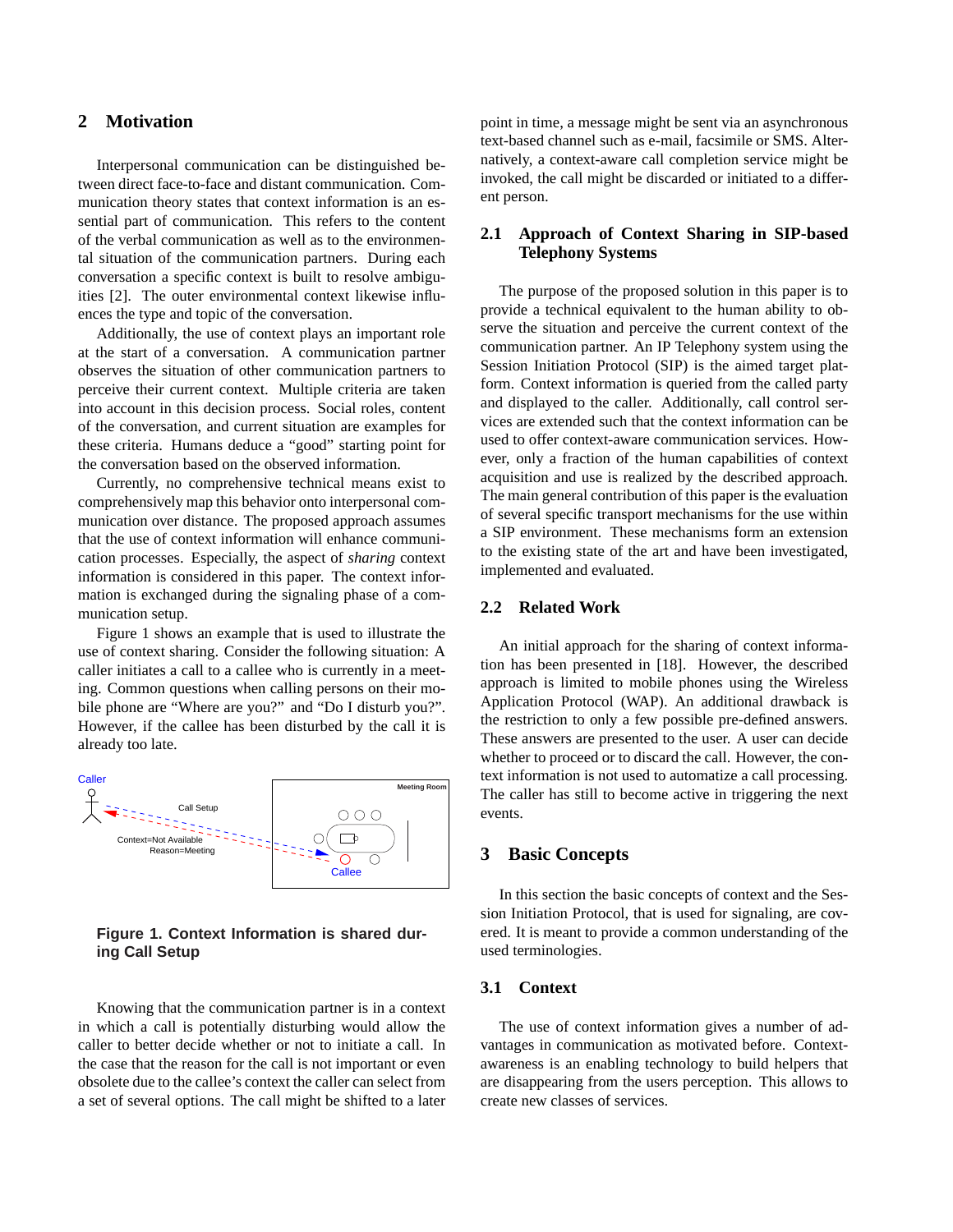In this document the focus is on *communication services* in the area of SIP-based IP Telephony. These services are either call control services or custom user services providing customized functionality to the user. In principle the following definition is used:

A *service* σ is defined as a meaningful set of capabilities provided by an existing or intended set of systems to all who utilize it [20].

### **3.1.1 Context Definition**

Most people have a general idea about what context is. However, there are diverse (and often vague) notions about what the term actually describes. [11] investigates the formalization of context in the area of Artifical Intelligence (AI). Contexts are abstract objects in a domain and statements can be made "about" them. They are often *rich* objects like situations and cannot be completely described. The main question of *what context is* cannot be answered in single and final statement. Instead, various notions of context each for its specific application will be found useful [12]. Throughout this paper the following definition of context adapted from [7] is used. This definition is widely accepted in the area of context-aware computing.

*Context* is any information that can be used to characterize the situation of a subject and its interaction with optional objects. Objects are persons, places, or applications that are considered relevant to the subject.

The combination of several context values provides a very powerful mechanism to determine the current situation. Location, entity activity and time are typical context sources and form the *primary context*. Knowledge of the current location and time together with a user's calendar lets an application have a good estimation of the user's social situation at a specific point in time.

### **3.1.2 Context Usage**

The utilization of context information requires several processing steps. These are differentiated in the phases *acquisition*, *synthesis*, *dissemination* and *use*. A similar principle can be found in the area of multi sensor fusion [4].

The automatic context acquisition is a prerequisite in order to capture real world situations. This phase is characterized by the usage of a multitude of sensors. Sensors are used to capture the physical world.

A *sensor* is a device that perceives a physical property. It transmits the result of a measurement. A sensor maps the value of some environmental attribute to a quantitative measurement.

Two types of sensors can be distinguished [17]. *Physical sensors* are electronic hardware components that measure physical parameters in the environment. Information gathered from a host process (e.g. current time, GSM cell, etc.) is considered as originating from *logical sensors*. The sensor *S* is a time dependent function that provides the system with a set of values which give a description of the context at a specific time. The function  $S: t \to X$  returns a scalar, vector, or a symbolic value  $(X)$  [5]. The single output of a sensor might not produce sufficient information. *Sensor Fusion* is the combination of sensory data or data derived from sensory data such that the resulting information is in some sense better than would be possible when these source were used individually [8].

The context synthesis process assesses significant features of the context. This process uses the sensor information as an input and creates an abstract representation of the captured situation . Finally, the context information has to be transmitted to the applications. The application uses the information internally or displays it to the user. The described mechanisms must fit into an IP Telephony setup based on the Session Initiation Protocol (SIP).

## **3.2 Session Initiation Protocol**

This paper proposes a solution that works with a SIP [16] based IP Telephony system. Without loss of generality the principles can be transfered to other signaling protocols such as H.323. SIP is an application layer signaling protocol. Its main purpose is setting up, modifying, and tearing down multimedia sessions. The text-based signaling messages provide call routing information and media descriptions. They are transfered in transactions that requests that trigger responses.

SIP follows the "fast in core, smart at the edges" principle. This means that a substantial part of the distributed system intelligence is located in the end-systems. A SIP telephony setup incorporates several SIP entities. A *User Agent* (UA) is the interface to the user, initiates calls and keeps track of the call state. The User Agent (UA) is the equivalent to the traditional telephone device.

*SIP servers* are intermediate systems, that handle the application-level control of the signaling routing, and are equivalent to SCPs (Service Control Points) and SSPs (Service Switching Points) in the IN. The Proxy server and the Registrar are the common SIP server in IP Telephony setups. Both server are often co-located. SIP servers form an entity that is especially suited for system enhancements, because all signaling messages pass through them. We extend them in our approach.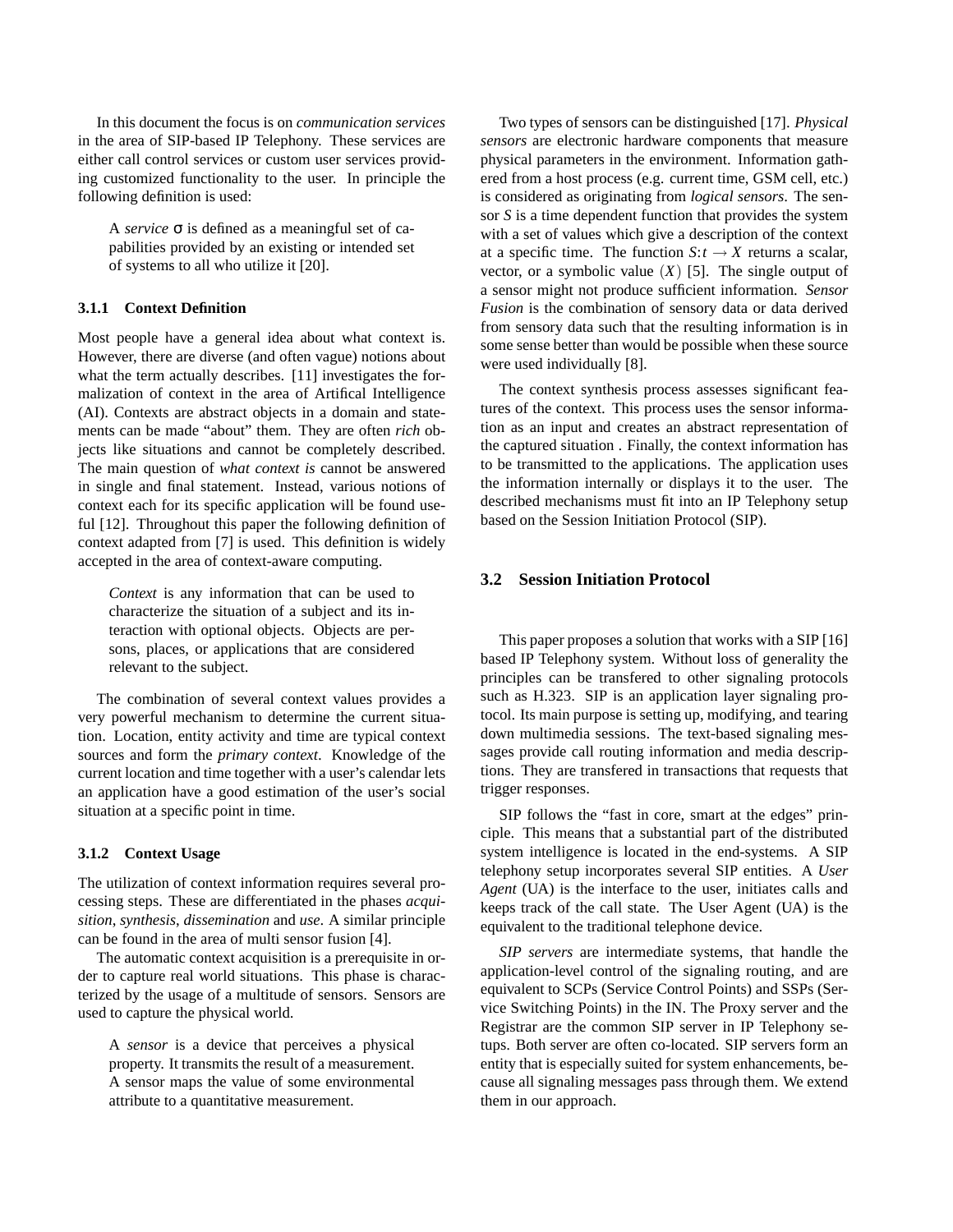#### **3.2.1 Event Notification**

The SIP event framework [14] is an extension to the SIP core specification. Applications subscribe to event sources using the SUBSCRIBE method. When a specific event occurs a NOTIFY message is sent to the consumer application. The event concept is part of the SIP Instant Messaging [6] and Presence [15] architecture. It is well suited to also transport context information. The utilization of the SUBSCRIBE/NOTIFY mechanism is part of our approach.

## **4 Building Blocks for the Approach**

This section describes our approach for a generic mechanism that enables context sharing. Several mechanisms to acquire context information are described in this section. Different methods for transmitting context information between SIP entities have been investigated. Finally, the prototype setup which combines the presented mechanisms in a SIP environment is explained.

### **4.1 Context Sharing**

Two methods to exchange context information can be distinguished. The context sharing can be performed directly between the individual clients. Alternatively, the exchange can be done between a client and a server that relays or utilizes the information. Both methods are investigated in this paper.

Figure 2 shows the principle procedure of a direct context sharing between two SIP User Agents (UA). A *query/response* mechanism is used to exchange the context information. The UAs must have the capability to acquire and transmit their own context. This method is especially interesting for supporting voice conversation setup in a peer-to-peer mode and for the autonomous use with mobile hand-held devices.



**Figure 2. Context Sharing Using a Request/Response Mechanism**

An alternative communication mechanism is the utilization of *subscriptions* and *notifications*. Figure 3 depicts such a mechanism with a User Agent and a *Context Server*. A Context Server acts as a proxy entity that possess the context information of User Agents. Whenever the context server becomes aware of context changes it announces them.



**Figure 3. Context Sharing in a Client/Server Fashion**

A User Agent is not the only entity that is suitable to response to a context request. The SIP proxy is an applicative component, especially if the Context Server functionality is co-located with a SIP signaling proxy. The proxy intercepts the incoming messages which query the callee's context. Responses are sent out by the proxy on behalf of the UA. The Context Server/Proxy serves as an integration component and is depicted in Figure 4. The context information sources, shown on the left side, transmit their data to the server. The mode of the transmissions depends on the capabilities of the sensor. Operation properties such as the update frequency or bandwidth constrains, require a suitable communication strategy.

Several devices, such as Bluetooth senders, RF/IR-Badges or iCalendar-compliant applications act as potential context information sources. The variety of devices allows to support intrinsic and extrinsic context acquisition. The low-level information sources such as temperature or light sensors are encapsulated by *virtual sensors* (VS). These provide an abstraction for vendor specific data types and communication mechanisms. Each source should possess self-describing capabilities, which are notated with e.g. Web Service Description Language (WSDL) descriptions. Data is encoded in an extended Presence Information Data Format (PIDF) syntax [19] to ensure compatibility with existing presence information systems.

### **4.2 Context Acquisition**

Automated context acquisition is a prerequisite for context-aware applications. To show the feasibility of the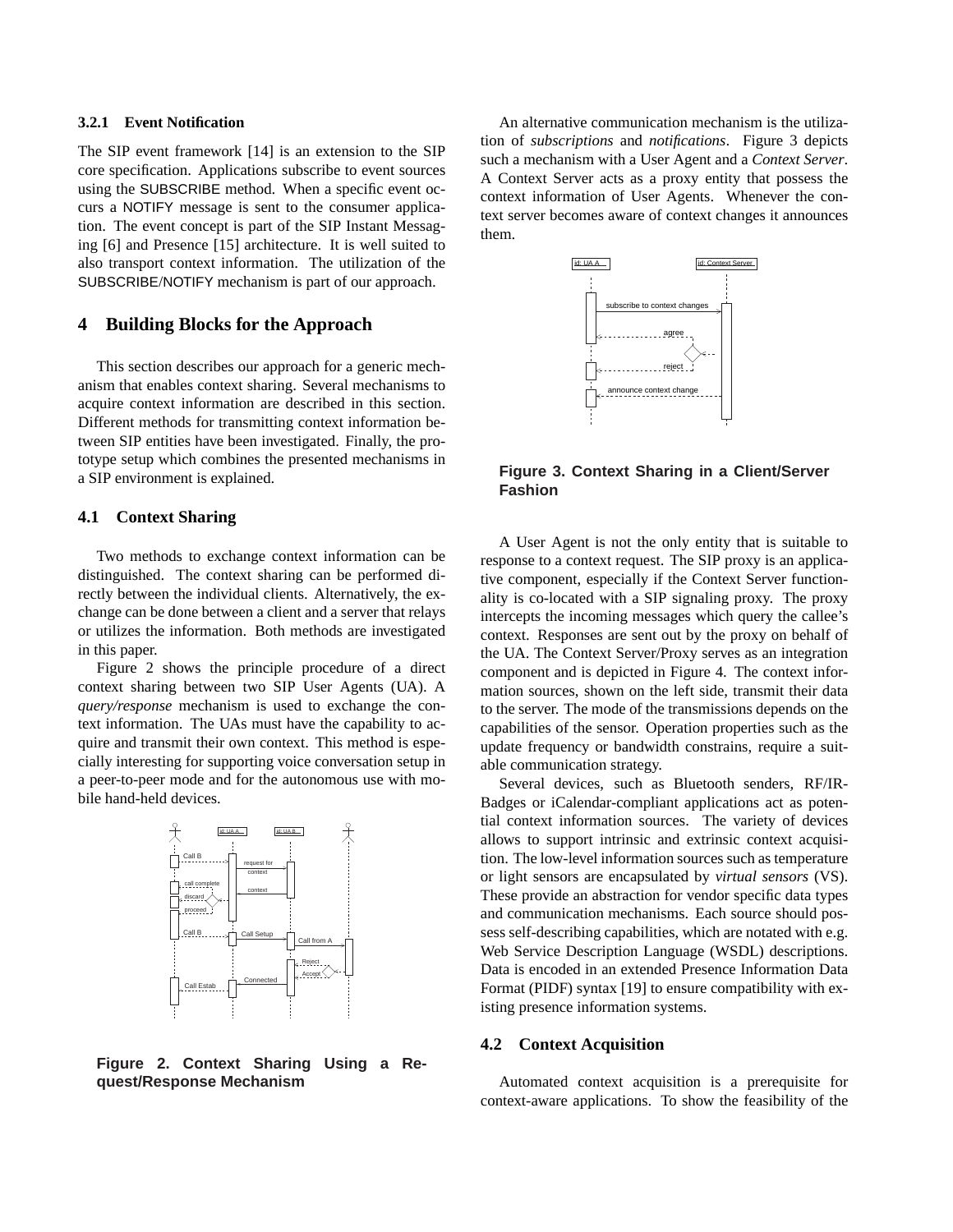

**Figure 4. A Context-aware Communication Service System Using a Multitude of Context Information Sources**

proposed approach, location information as well as calendar entries from iCal-compliant applications have been used as context sources for the system. However, the system is not limited to these two types of context information.

Several indoor location sensing systems exist. The Active Badges system [22] is considered as the pioneer work in this area. The badges communicate with their infrastructure via infra-red (IR) transmissions. Thus, a line-of-sight is needed to work properly. Within our work different indoor location sensing systems have been set up and evaluated to show the feasibility of such approaches. The investigated concepts cover location sensing using a Wireless LAN infrastructure, the utilization of Bluetooth and a location system with infra-red beacons and radio frequency tags.

RADAR [3] is a radio frequency based approach that utilizes a IEEE 802.11 WLAN infrastructure. The location is estimated by evaluating the signal strengths measured between the client and multiple visible access points. Our experiments have shown that a room-scale accuracy can be achieved by comparing the measured values with a before prepare signal strength map of the floor. The evaluation [10] resulted in a detection rate of approximately 85% if three or more Access Points (APs) are visible for the measuring device. The rate drops to roughly 60% if only two APs were available. A PDA running Linux and patched drivers for the WLAN cards were used as the prototype device.

A similar approach was undertaken using a Bluetooth environment [9]. A PDA with a Bluetooth interface receives the beacon signaling sent out by the base stations. The 48 bit address of each base station provides a tag for identification. The actual location is obtained from a lookuptable that holds a corresponding symbolic location information for every identifier. An advantage of both approaches is, that they use commodity wireless network technologies. WLAN and Bluetooth already exist in most office-like environments. Devices such as PDAs and notebooks are often equipped with Wireless LAN and Bluetooth interfaces. Therefore, no additional hardware cost for location sensing on the client side is needed.

Both approaches provide primarily location sensing information on a room scale. A commercially available location sensing system [1] with infra-red tags and badges have been installed in order to allow a more fine grain detection of positions. The tags have been placed near selected positions, such as a presentation wall. This information is needed for instance to detect if a person is a listening visitor of a meeting or is active as a speaker.

#### **4.3 Infrastructure Elements**

The utilization of central infrastructure components such as a SIP Proxy/Context Servers provides several beneficial properties. A *trapezoid* routing is typically found in SIP telephony system. This means that outgoing and incoming SIP proxies are traversed by the signaling. The SIP proxies are often combined with the SIP Registrar entity. The routing via a proxy supports user mobility and multiple registered devices belonging to one user. Therefore, it naturally fits in the signaling process to locate the Context Server in the signaling path.

Additionally, if the user has switched off the device, the server can still answer incoming requests about the user's current context. A central instance is useful if several context sources in the environment transmit their data to such a server and not to all individual end-devices.

Even though the properties for the use of a central entity seem advantageous over the peer-to-peer concept both are considered useful. They are complementary concepts necessary to form a complete system. Such a system must support all kinds of setups and user or administrator needs.

### **4.4 Prototype setup**

The proposed extensions have been implemented as part of our context-aware communication services architecture. The Open Source software project VOCAL [21] forms the platform for SIP-based IP Telephony. The Vovida Open Communication Application Library (VOCAL) provides a fully-fledged SIP system with a variety of SIP server, administrative entities and a command line User Agent (UA). The UA is of special interest because the suggested extension can be relatively easy integrated into this device.

The internal architecture of the VOCAL UA is based on Finite State Machine (FSM). The behavior is described by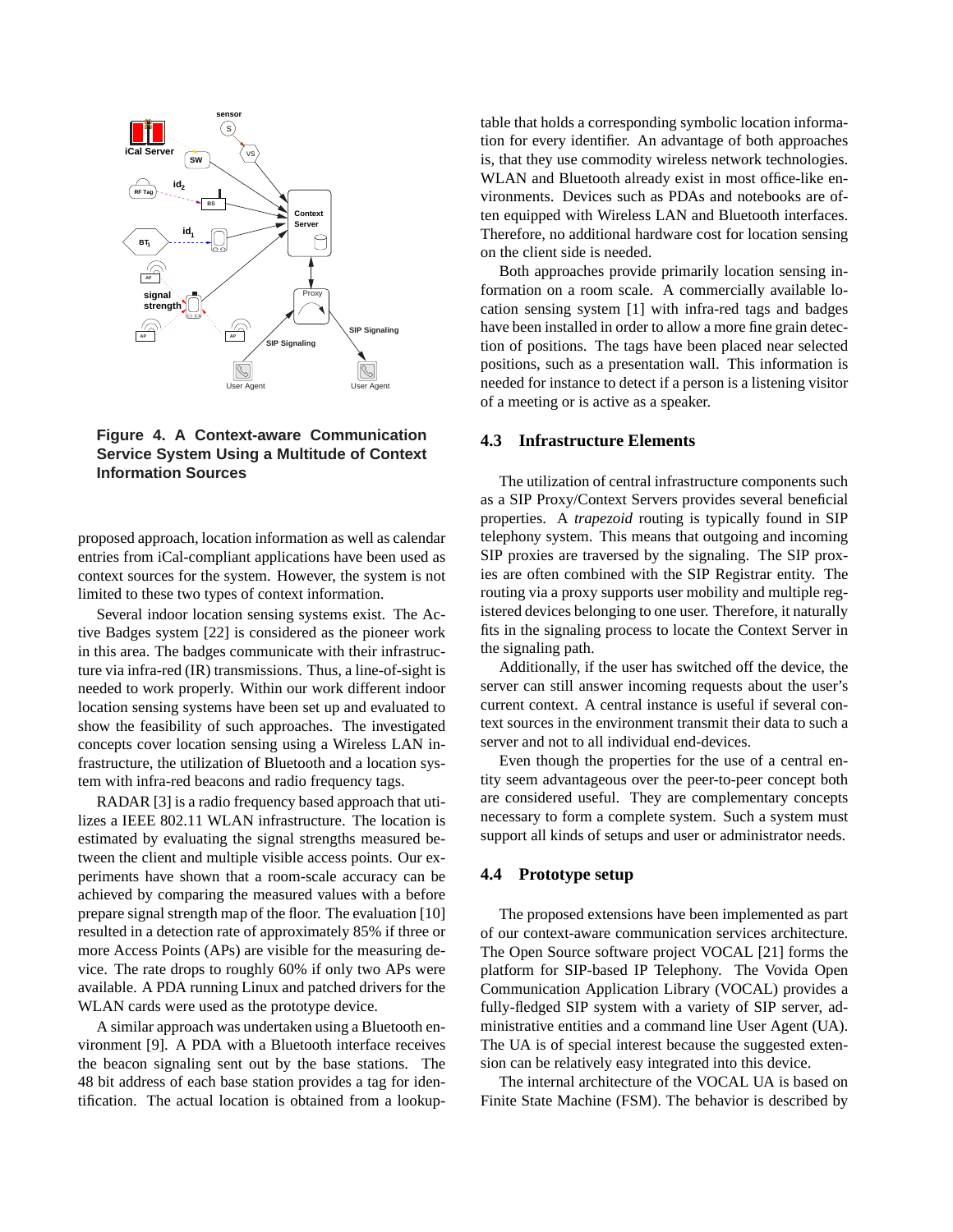a set of *states* and *operators*. The operators subscribe to specific states of the internal structure. Events, such as incoming messages or key strokes trigger the operators. The operator that first matches to the trigger is executed and the next state is entered. During an operation several actions, such as sending messages or storing status information, are performed.

A cut-out of the complete FSM of the UA is shown in Figure 5. It shows the call setup procedure of UA on the caller side as a state machine diagram. The extensions are inserted in this process. Before the call setup is performed the context is queried. After the user entered the address (SIP URI) of the callee the operator *OpQueryContext* is called. The actual process depends on the method chosen for the context query. On receipt of the response the state *Context* is entered. In this state the UA waits for the user input on how to process further. If the user wants to proceed with the call setup the next state of the regular setup procedure is entered. Otherwise the call initialization is canceled.





#### **4.4.1 Context Query using OPTIONS Methods**

The analysis of the existing methods defined within the core specification of the Session Initiation Protocol (SIP) [16] lead to the use the OPTIONS method for querying context information. It is a request that queries another SIP entity about its capabilities. A SIP server responds to an OP-TIONS request that it supports all methods without REG-ISTER and it allows SDP descriptions. The principle message exchange is shown in Figure 6. The initial OPTIONS request is answered by a 200 OK response. The response contains the available capabilities of the answering entity. This method is usually send before the actual call initiation phase. Therefor it is well suited from its intention to query also other information from the communication partner.

The original OPTIONS method was extended by an additional header field. It is used to indicate that the requestors seeks to find out the current context of the receiver. The policy to ignore unknown header fields let the message traverse unmodified SIP entities. A UA with the extensions will respond with its capabilities as described in the SIP standard. A modified UA with the proposed extension however will parse the header field in the OPTIONS method header. Upon recognizing the Context header field the client will include the current user's context into the reply.



#### **Figure 6. Options Operation**

The replied SIP 200 OK response carries the context information. The body of the response can contain any kind of format as long it is specified in the payload-type header field. For our prototype the context information is a simple ASCII string. The payload-type field is set accordingly to the content. The initiator displays the context of the body to the user. The User Agent interacts via the command line with the user who decides whether to proceed with the regular invite procedure or to discard this process.

The main benefit of extending the existing mechanism is the high reuse of existing code in the SIP entities. Only very few changes have to be made to the internal processing and structure. The original invite process has to be changed such that after a call setup first an OPTIONS is created and sent to the addressee of the call.

During the construction of the method the new header field is inserted. The sequence of operations to create and send the method does not have to be modified. On the receiving side the operator that performs the message parsing has to be extended. On detection of the Context header field a new operation is executed, which retrieves the actual context of the user. This is currently done from a database.

Additionally, the building process of the response message is also modified. The context information is added into the body of the message instead of the capabilities. The sending of the response follows the regular process. Based on the type of payload the receiver of the response message enters a new state. Before the state is entered the content of the body is displayed to the user. Two alternatives ('proceed' or 'discard') are presented for decision. Depending on the user's choice one of the regular operations is executed. Additionally, services such as a context-aware call completion can be activated.

A drawback of this approach is the implicit use of an existing SIP method. A receiver of the request which is not capable of handling the context request will send a normal response. The requestor will have to analyze the content of this response. The decision whether the response contains the context information or the standard capabilities is based on the content. The parsing and analyzing takes time and processing power. An explicit identification would be preferable.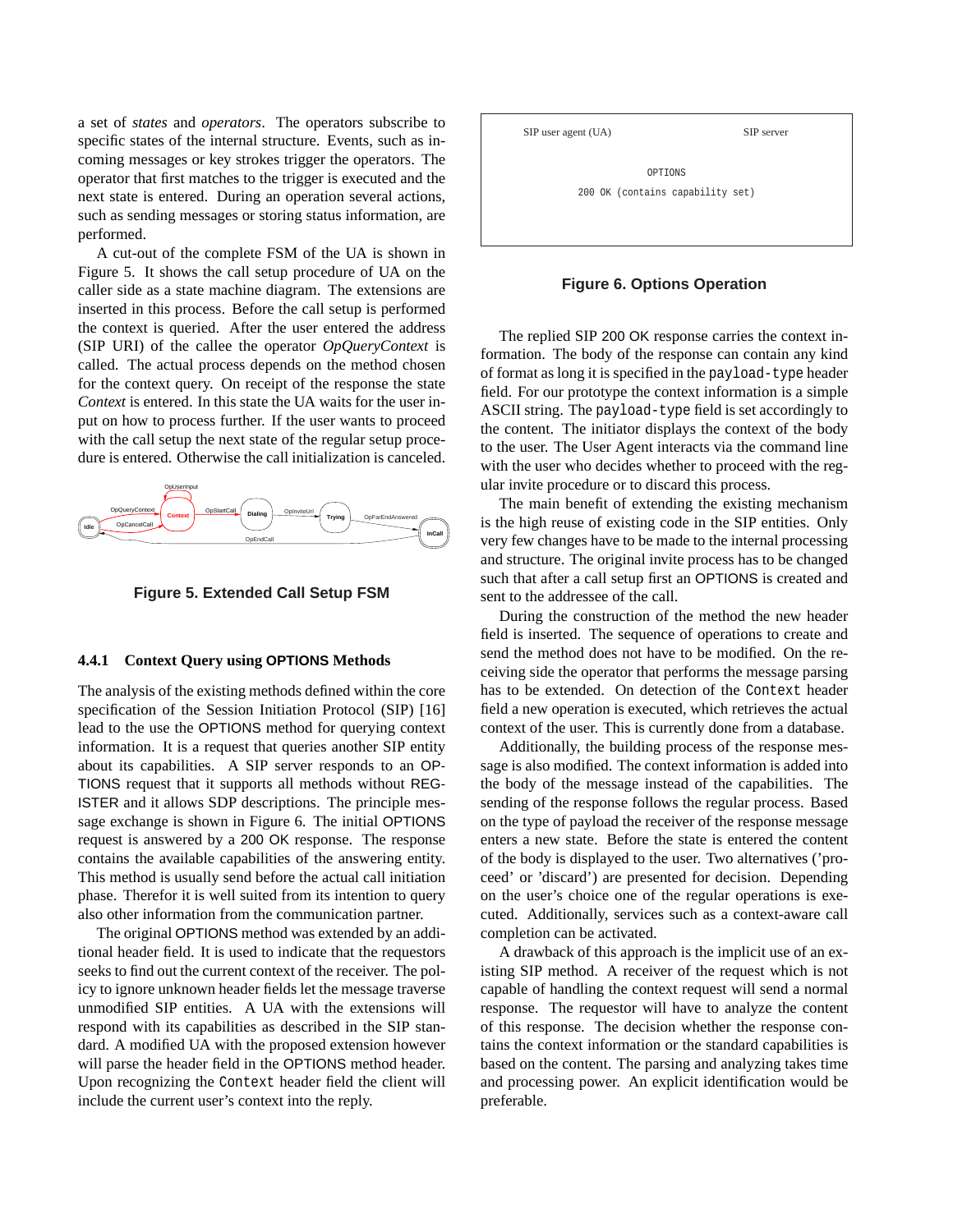#### **4.4.2 Context Query using CONTEXT Methods**

A new method that directly refers to the query for context information would enable an explicit signaling. Therefore, we defined a new CONTEXT method. The method provides a similar functionality as described for the OPTIONS method. However, SIP entities unaware of this method will reply with a 405 Methods Not Allowed error response. This unambiguously indicates that the called party cannot provide the required information.

A new state has to be inserted into the FSM of the UA. The new state is entered after the user has entered the caller's address. The constructor for the new CONTEXT method is invoked and the message is sent. Afterward, the requesting side waits until it receives a 200 OK or a 405 Methods Not Allowed response.

On the receiving side a new operator was inserted in the UA to enable listening for incoming CONTEXT methods. Upon receiving this method the content is parsed and the queried information is gathered. As described for the extended OPTIONS method the information is received from a database. A 200 OK response message is issued with the context information. Since the initial sender of the CON-TEXT method is explicitly awaiting the context in a response message the incoming response can be parsed without ambiguities.

The use of new method for context sharing has a slightly higher implementation effort. It also enlarges the number of SIP methods. However, the handling of SIP entities that are unaware of the new method is similar to the extended OPTIONS message. Methods unknown to the entity are not processed but routed. The benefit of the new CONTEXT method is the explicit meaning which eases the internal handling at the receiver side.

#### **4.4.3 Event Mechanism using SUBSCRIBE/NOTIFY**

Both, the extended OPTIONS and the new CONTEXT method approach use SIP in-band signaling. The SIP event mechanism provides an alternative approach to share context information. The methods SUBSCRIBE and NOTIFY offer the necessary functionality in a SIP environment. After an event as specified in the SUBSCRIBE message occurred, a NOTIFY is sent to the subscriber. Figure 7 shows a message sequence of a subscription and notification.

The notifier is obliged to send the actual status of the event to a subscriber immediately after the subscription has been acknowledged. A synchronous behavior can be achieved this way. The subscription mode is especially interesting when used in conjunction with a Context Server. The user application subscribes to certain context changes. The server handles multiple open requests for context changes.

Moreover, this behavior is also suitable for asynchronous



#### **Figure 7. Subscribe/Notify Operation**

services which do not necessarily require the context information immediately. A context-aware call completion service can utilize the subscription mechanism to be informed when a user becomes available again. The criteria for availability is in this case not restricted to the state of the phone device but depends on the user's state.

The event framework does not provide any predefined event types. It is left to the application designers to define the necessary *event packages*. These packages should be registered with the IANA. However, for our prototype the proprietary event package name 'context' has been used. The defined package allows to query for different levels of context information. Additionally, a user name can be specified to interrogate the context of a particular user from a Context Server. The header field Event specifies the event package the requestor is subscribing for. The receiving application has to parse the Event header field and to create an subscription if the event type is supported.

After a context change has taken place a *SubscribeManager* cycles through all active subscriptions. The subscriptions that match are further processed. NOTIFY messages are sent to the subscribers with the according information. The body contains the information in the specified MIME format of the event package. The benefit of the event mechanism is the loose coupling with the existing applications. However, it is not well suited for a prompt request/response mechanism.

### **4.5 Privacy Issues**

The shared context information convey very private information to the requestor. It is a legitimate claim of the user to control its context information. In distant communication the caller often asks (implicitly) for the user's context. The possible answers depend on the current situation of the user and the relationship to the questioner. Each caller is categorized into a specific member group and receives the answer in an appropriate detail level. The following example is meant to illustrate this. The question for the actual